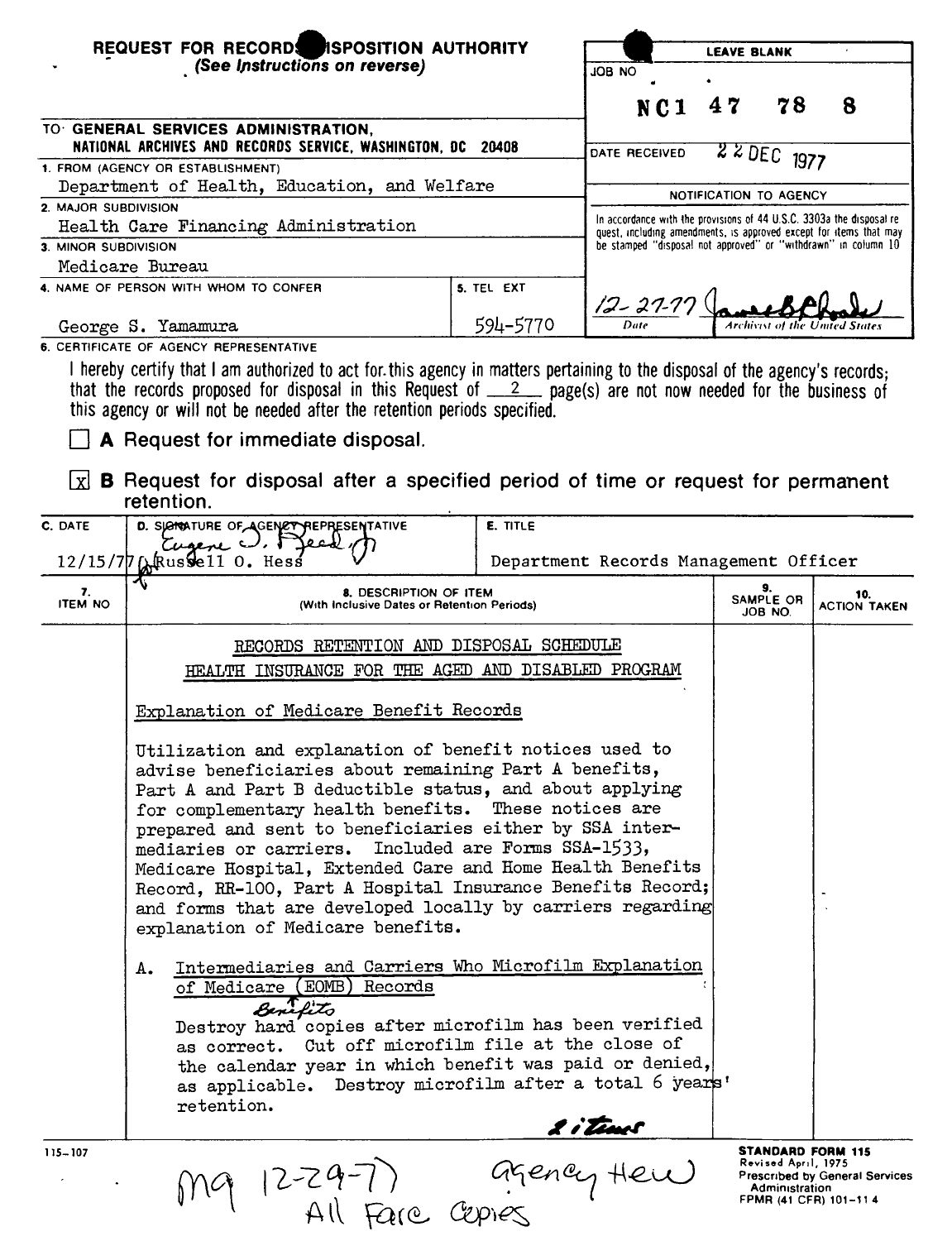## **-.** " **INSTRUCTIONS**

Federal Supply Service. General Services Administration) and the continuation sheet Standard Form !15a (obtainable from the Records Disposition Division. Office of. Federal Records Centers. Na· tional Archives and Records Service. Washington. D.C. 20408) to obtain authority to dispose of records or to request permanent retention of records. Detach the fifth copy from the set and keep as your reference copy. Submit the first four copies 'of the set to the National Archives and Records Service. One copy will be returned to the agency as hotification of items that are authorized for disposal. Items withdrawn or not approved for disposal will be so marked. Each SF 115 requiring Comptroller General concurrence must be accompanied by a notification of approval from GAO.

## *Specific Instructions:*

*Entries I,* 2, *and* 3 should show what agency has custody of the records that are identified on the form. and should contain the name of the department or independent agency. and its major and minor subdivisions.

*Entries* 4 and 5 should help' identify and locate the person to' whom inquiries regarding the records should be directed.

*Entry* 6 should be signed and dated on the four copies by the' agency representative. The number of pages involved in the request should 'be inserted: *r-; '" ~, .~, ~ " '" -'''', '*

Box A should be checked if the records may be disposed of im- $\pm$ : mediately. Box B should be checked if continuing disposal authority.  $\overline{\phantom{a}}$ . "is requested' or if permanent retention is requested. Only one box'  $\hat{\ }$ may be checked.'''

*Entry* 7 should contain the numbers of the items of records identified on the form in sequence, i.e.,  $1, 2, 3, 4$ , etc.

*Entry R* should show what records are proposed for disposal.

General Instructions: Center headings should indicate. what. office's records are involved if all records described on the form are not those of the same<br>Use Standard Form 115 (obtainable from supply depots of the office or if they are records created by apother office or agency office or if they are records created by another office or agency.

•

An identification should be provided of the types of records in volved if they are other than textural records, for example, if they 'are photographic records. sound recordings. or cartographic records.

An itemization and accurate identification should be provided of the series of records that are proposed for disposal or retention. Each senes should comprise the largest practical grouping of separately organized and logically related matenals that can be treated as a single unit for purposes of disposal. Component parts of a series may be listed separately if numbered consecutively as  $1a$ ,  $1b$ , etc., under the general series entry.

A statement should be provided showing when disposal is to be made of the records. thus:

If immediate disposal is requested of past accumulations of records. the inclusive dates during which the records' were produced should be stated.

If continuing disposal is requested for records that have accumulated or will continue to accumulate. the retention.period may be expressed in terms of years. months. etc., or in terms of future actions or events. A future action or event that is to determine the retention period must be' objective and definite. If disposal of the records is contingent upon their being microfilmed, or otherwise reproduced or recorded on machine readable media. the retention' period should read: "Until ascertained that reproduced copies or recordings have been made-in accordance-with GSA regulations' and are adequate substitutes for the paper records." Also. the provisions of FPMR § 101-11.5 should be observed.

*Entry*<sup>9</sup> should be checked if samples are submitted for an item. However. samples of the records are not required unless they are requested by the NARS appraiser. If an item has been previously submitted. the relevant job and item number should be entered.

*Entry 10* should be'left blank.

,~ c. c.  $\epsilon \in$ ( .  $\overline{\text{RLO}}$ Medicare : ( (  $\epsilon$ **SSA** cords Of 1  $_{\rm{icer}}$ *. r. \_. ~*